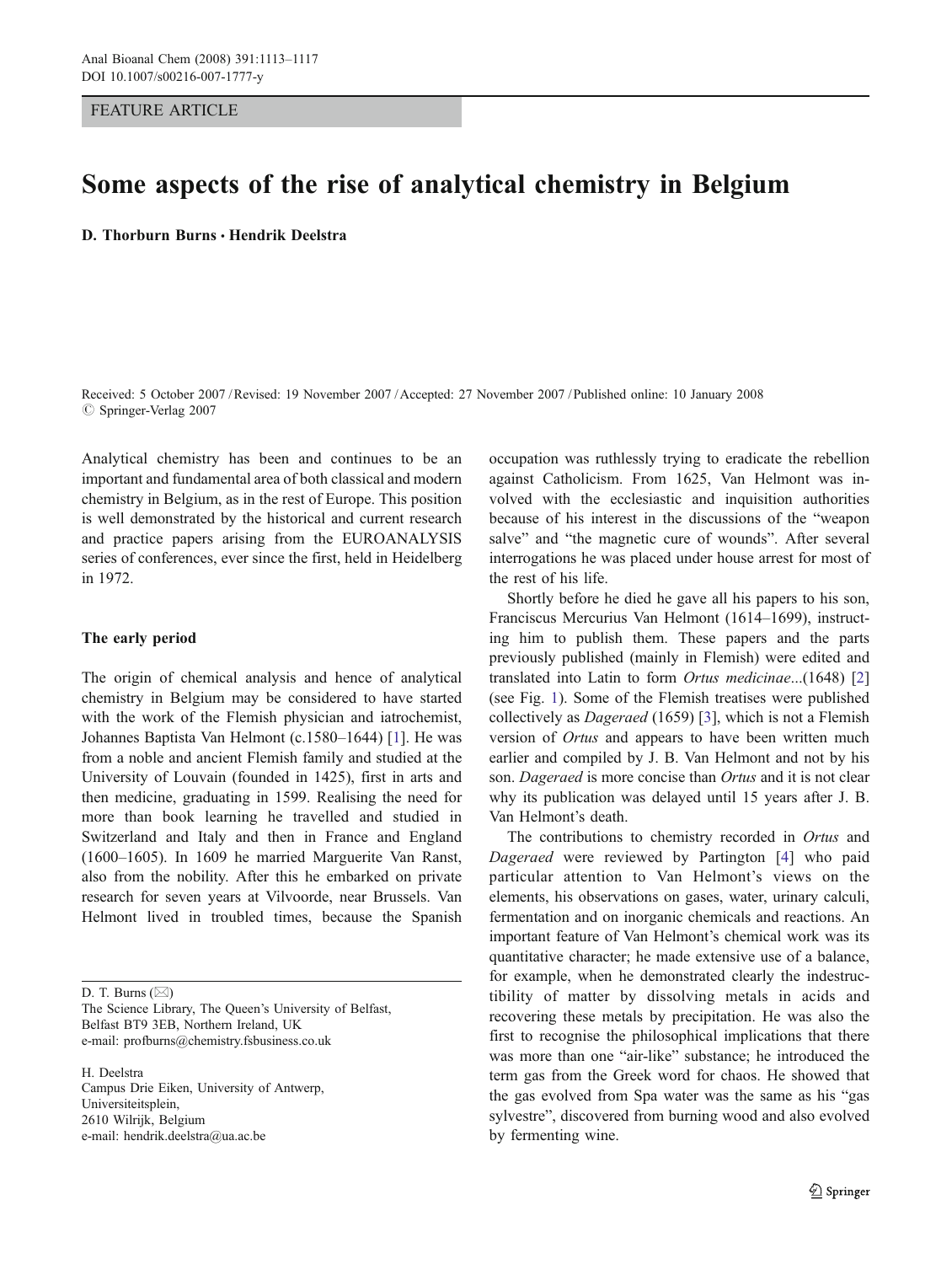<span id="page-1-0"></span>

Fig. 1 Title page of Van Helmont's Ortus Medicinae... (5th edn), sumptibus J. A. Huguetan & G. Barbier, Lyons, 1667

Despite writing in a somewhat obscure manner Van Helmont's work was carefully studied and highly regarded by Robert Boyle (1627–1691) who cited him at least 222 times and included many long quotations and discussions of his work [\[5](#page-4-0)]. Van Helmont's work became influential after his death. For example, H. Boerhaave (1668–1738) called him "the greatest and most experienced of all chemists yet appeared..." [\[6](#page-4-0)].

At the end of the Spanish occupation of the region now called Belgium a new chair of chemistry was created in 1685 in the Faculty of Medicine at Louvain; however, none of the holders made any significant contribution to analytical chemistry. The old University of Louvain was closed in 1787 following the French occupation. During the Dutch period (1815 till independence in 1830) in 1816, Willem I created three state universities in the "Southern Netherlands", in Ghent, Louvain and Liège. The only chemist, during this rather chaotic period in the region, with a clear international reputation was Jean Baptiste Van Mons (1765–1842) [\[7](#page-4-0)]. Besides being a productive chemist he was important for two further reasons: firstly, he was one of the earliest supporters and active disseminators of Lavoisier's new oxygen theory outside of France; secondly, he mentored some excellent students during his time as Professor of Chemistry in the State University of Louvain. Among these were Laurent-Guillaume de Koninck (1809–1887), Louis Melsens (1814–1886) and last, but not least, Jean Servais Stas (1813–1891). In addition to his chemical reputation Van Mons was also a most distinguished contributor to agricultural botany and was responsible for breeding 40 named varieties of pyrus communis (pears).

# The nineteenth century

# Jean Servais Stas

Jean Servais Stas was born in Louvain in 1813 [[8](#page-4-0)] (see Fig. 2). He studied medicine at the State University of Louvain and graduated in 1835. Stas did not practice medicine but chemistry, having been appointed assistant to Van Mons in 1834. His first research, performed in association with L. G. de Koninck, was into the properties of a crystallisable glucoside, they named phloridzine, extracted from the roots of the bark of apple trees from Van Mons' orchards. After the abolition of the State University in Louvain in 1835 the Catholic University moved from Mechelen to Louvain. Due to Stas' liberal ideas he could not stay at Louvain and encouraged by Van Mons he went to Paris and worked in the laboratory of J. B. A. Dumas (1800–1884). Dumas was impressed by the exceptional promise of Stas and made him a research associate in the task of determining the atomic weight of carbon. Dumas and Stas, in a study which is still a model for today, burned carbon (diamond, purified and artificial graphite) in pure oxygen and from the weight of carbon (adjusted for any residual ash) and of carbon dioxide (absorbed in alkali) found the atomic weight of carbon to be  $12.000\pm0.002$  (if O=16) [[9](#page-4-0)], which is remarkably close to



Fig. 2 Portrait of Jean Servais Stas (1813–1891)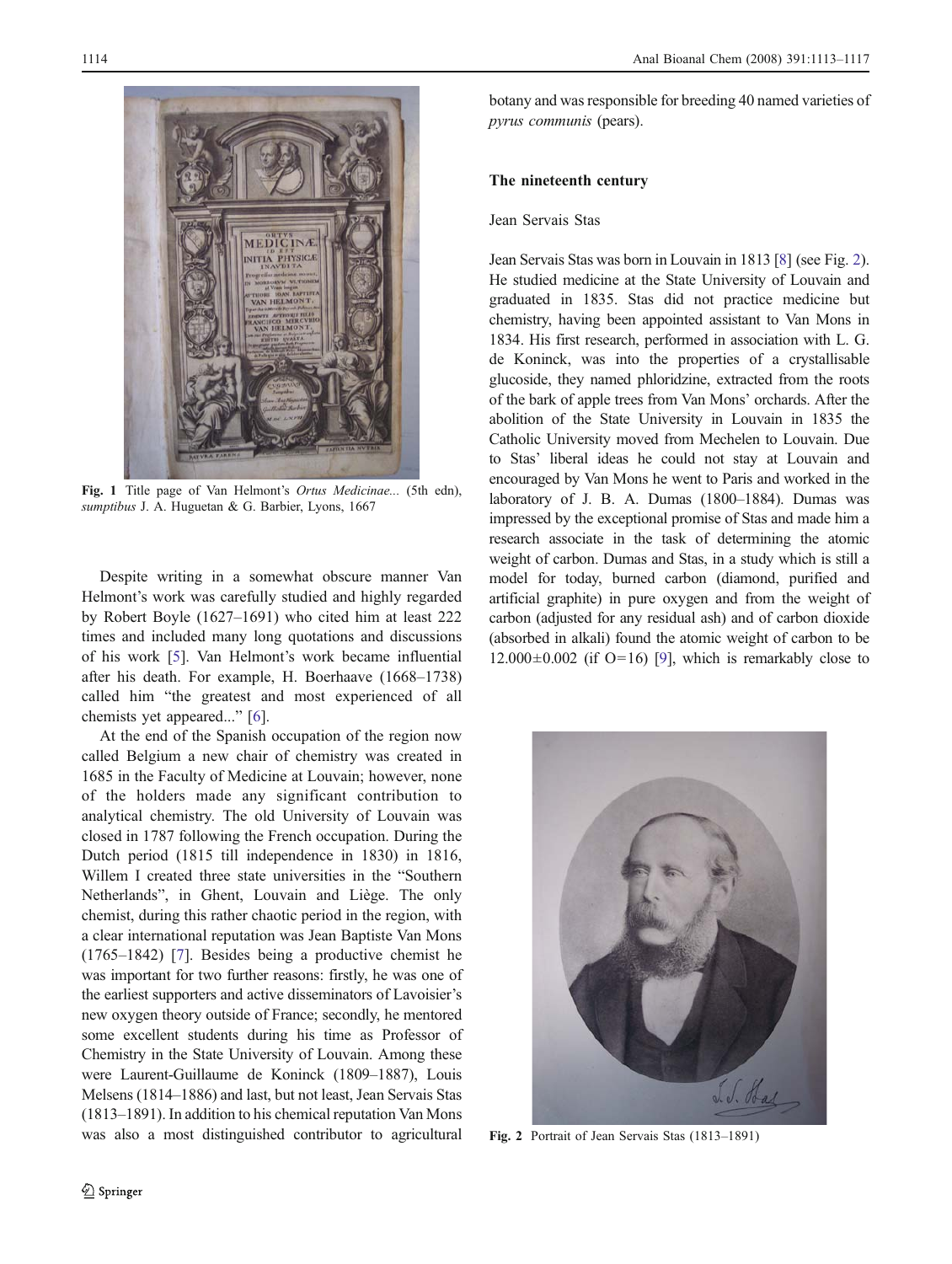the current IUPAC figure, 12.0107(8) [[10](#page-4-0)]. In 1841 Stas returned to Belgium as Professor of Chemistry in the Military Academy in Brussels. As there was no laboratory at the Military Academy Stas made one at his house and at his own expense. Here he carried out his famous series of determinations of atomic weights. The twelve atomic weights established by Stas in 1860 were considered the ultimate in accuracy for the next four decades. He also made contributions to emission spectroscopy and to medico-legal matters. One murder trial in which he took a leading part has had a lasting influence in analytical toxicology. In the 1850 murder by Count Hyppolyte Visart de Bocarmé of his brother-in-law, nicotine poisoning was suspected as the cause of death. At the time no one had managed to detect vegetable poisons in human tissues; indeed four years earlier, M. J. B. Orfila (1787–1853), the leading European toxicologist, had declared it may never be possible so to do. After three months' work as a government expert, Stas devised the still used "Stas method" of extracting alkaloids from body fluids and tissues, prior to their identification in a pure state [[11](#page-4-0)].

#### The emergence of formal courses in analytical chemistry

The development of the teaching of chemistry and other sciences was severely hampered by the rivalry between the State and the Free Universities, especially on the numbers of students and the esteem of degrees and diplomas [\[12](#page-4-0)]. The government solved the problem in 1835 by closing the State University at Louvain and prescribing common programmes and the creation of central juries to examine all students for a given subject. This system had dramatic effects by degrading the level and quality of the students' chemical knowledge. Courses and students focused on the passing of examinations rather than on the broad appreciation of the subject. The government abolished this central control system in 1876, each university was then once more free to examine students for their own degrees and diplomas. The year 1876 was also a crucial year in the history of analytical chemistry in Belgium, because in this year the government required that two new obligatory courses be given during the training of pharmacists, namely a course on analytical chemistry and one on toxicology. The course on analytical chemistry included lectures and practical classes. Earlier, aspects of chemical analysis had been studied by students of pharmacy but not as a specific course. The course on analytical chemistry also became an optional one for students in the last year of study in the Science Faculty; for engineers a short course on analytical chemistry was included within that on industrial chemistry. The first Professors of Analytical Chemistry in Belgium were Ch. Blas (1839–1919) in Louvain, L. L. De Koninck (1844–1921) in Liège, E. Dubois (1842–1892) in Ghent and A. Joly (1841–1911) in Brussels. Their contributions to

teaching and to research, those of their successors and of the early Presidents of the Belgian Association of Chemists have recently been reviewed [[13\]](#page-4-0). The most eminent Belgium centres of analytical chemistry in the classical chemistry period (up to 1914) were Louvain and Liège and in the modern/instrumental period (from 1920) changed to Liège, Brussels and Ghent.

## The professionalisation of analytical chemistry in Belgium

Whereas in most Belgium industries in the late nineteenth century there were only a few chemists, in the sugar industry their role was crucial and well recognized. In Belgium this sector was expanding rapidly in the 1880s.The importance of the determination of the sugar content of beet secured a prominent place for analytical chemists in the industry. However, the analytical methods then in use were subject to controversy. The chemists working for the factories and the trade associations decided that the best and most definitive way to solve the problem was by an open discussion amongst all the chemists concerned. The first meeting to discuss new procedures for the analysis of sugar beet was held in Brussels on 14 April 1887. The 24 chemists present thought it was of general interest to attract all chemists in Belgium industries to such discussions; they went on to found the Association Belge des Chimistes [[14\]](#page-4-0). The number of members rose quickly to 400 by 1891, with problem-oriented sections on sugar, food control, agronomy and fermentation industry. From the start the Association had its own journal, Bulletin de l'Association Belge des Chimistes. In 1898 the Association reorganised into local sections and the discussion themes for meetings then included a much wider range of topics than before [\[15](#page-4-0)]. A very noteworthy achievement of the young Association was the organisation of the first International Congress on Applied Chemistry in 1894, in Brussels/Antwerp [[16](#page-4-0)]. This gathering of 397 chemists from 27 different countries was the first of a long series of congresses: Paris (1896), Vienna (1898), Paris (1900), Berlin (1903), Rome (1906), London (1909) and Washington (1912). IUPAC lists these as the first congresses of their predecessor bodies [[17](#page-4-0)]. The common theme through all these congresses was the harmonisation of analytical procedures for all kinds of applications.

#### The rise of academic analytical chemistry in Belgium

The significant contributions of the various Belgian Schools of Analytical Chemistry have not to date been systematically recorded and indeed were overlooked by Brookes and Smythe in their review, "The Progress of Analytical Chemistry, 1910– 1970" [\[18\]](#page-4-0). In the present article only the most important teachers and productive researchers in the four Belgian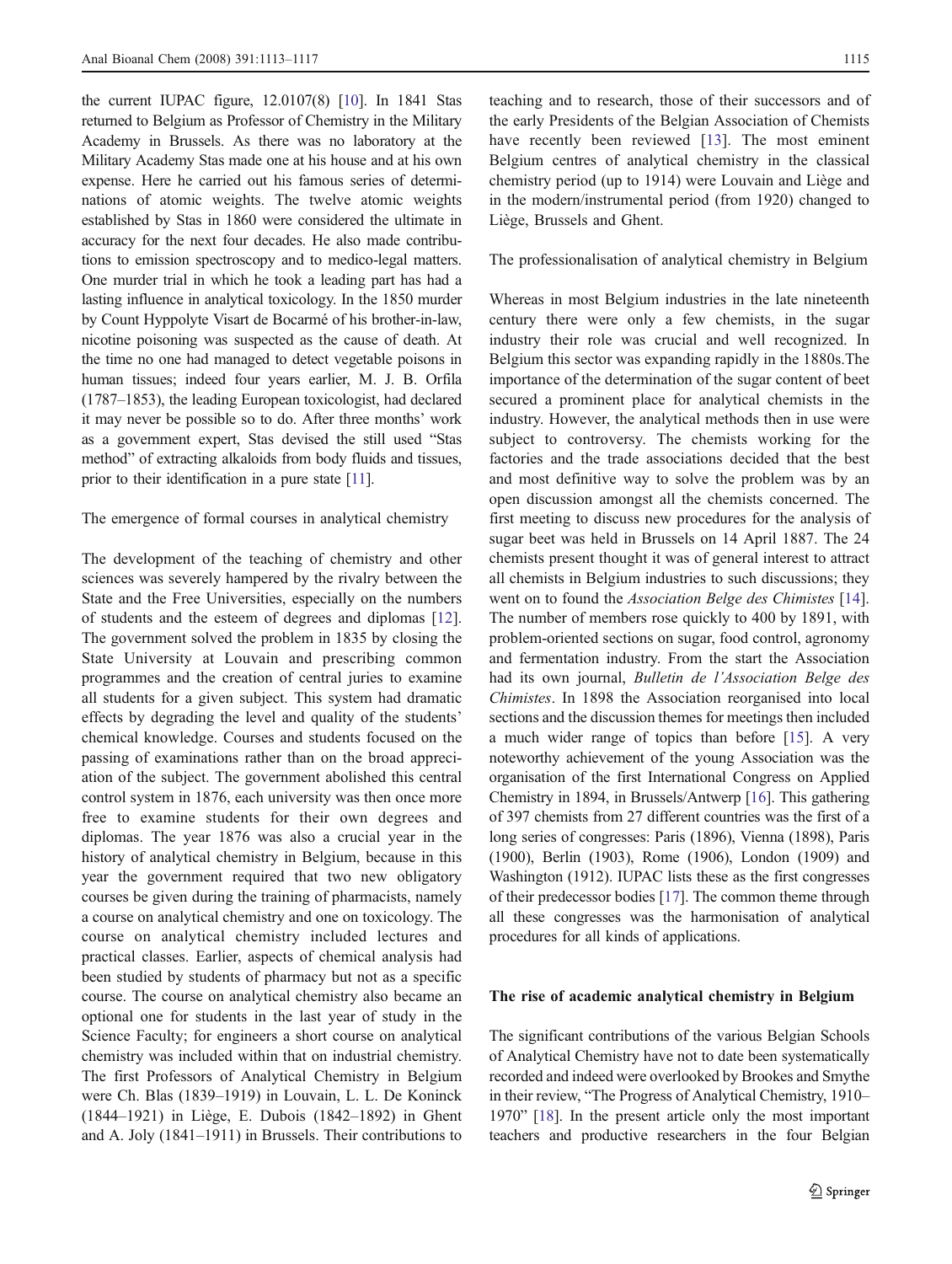universities, prior to 1965, are cited to illustrate the start of analytical chemistry as a distinct academic discipline in the period of classical analytical chemistry and the transition to its current, instrumentally based practice [\[13\]](#page-4-0).

In Louvain, Godefroid-Charles Blas (1839–1919) created the first course and laboratory for analytical chemistry in 1868. His excellent teaching, numerous well-regarded textbooks, wide-ranging expertise and contributions to the analysis and specifications for potable waters, made him one of the important pioneers of analytical chemistry in Belgium. Louis Michiels (1886–1936) was appointed in 1919 to teach analytical chemistry; a year later he also took over the course in toxicology. He wrote texts in both areas to support his teaching and researched selective reagents for cations. Raymond Breckpot (1902–1983) taught from 1926 in the Faculty of Applied Sciences and in 1936 succeeded Michiels in the Chair. From 1935 till his death, Breckpot was an international authority on spectrographic methods of analysis and very active in research and publication of his work.

In Brussels, none of the early teachers of analytical chemistry left any record of analytical research. The first active researcher before 1965 was Louis Maricq (1901–1984) who from 1936 worked on electrochemical and gas chromatographic methods.

In Liege, Lucien Louis De Koninck (1844–1921) was appointed in 1876 to teach the newly created course in analytical chemistry for students of pharmacy which was also available to students in the last year of the degree of Doctor of Natural Sciences. He produced several textbooks; in his twovolume treatise of 1894, De Koninck noted "this treatise is the result of seventeen years of research". In addition to his textbooks he published over 200 research papers including a considerable number in Bull. Soc. Chim. Belge. After De Koninck's retirement in 1914 separate Chairs were established in the Faculty of Science and in Medicine. Maurice Huybrechts (1877–1950) was appointed assistant to De Koninck in 1902 and to the Chair in the Faculties of Science and Technology in 1919. He produced a series of textbooks co-authored with De Koninck; his research interest was mainly in metallurgical analysis, but he was less productive than his predecessor. Georges Duyckaerts (1911–1993) followed in the Chair in 1945. His research focused on modern instrumental methods. Duyckaerts and his team achieved an international reputation and attracted research students and post-doctoral workers worldwide. François Schoofs (1875–1959) was appointed to the Analytical Chair in the Faculty of Medicine. He also taught toxicology and food chemistry. His analytical publications were on toxicological topics including a very early hyphenated method, electrochromatography, predating by a decade Kemula's study of chromatopolarography. Schoofs was followed in 1945 by Robert Chandelle (1893–1959), previously an assistant to

Huybrechts. In addition to research into fundamental aspects of analytical chemistry he published several textbooks.

In Ghent, during the classical period of analytical chemistry there were no prominent Professors of Analytical Chemistry. Johannes Baptista Gillis (1893–1978) was the first Professor appointed after the introduction of the Flemish linguistic regime, to the independent Chair of Analytical Chemistry in 1923. He was one of the most outstanding exponents of his generation in the field of modern analytical chemistry, the first in Belgium to introduce a rigorous theoretical approach and made valuable research contributions to electroanalysis, arc emission spectroscopy, organic reagents for metals and to biological applications of radiotracers. He was a founder and first President of the Flemish Chemical Society. Julien Hoste (1921–) followed Gillis in 1958 and built up superb facilities for radiochemical research and produced a large output of research papers and monographs. He gained a worldwide reputation and received the George Hevesy Medal in 1972. Frans Verbeek (1929–) was an Associate Professor under J. Hoste. His research focused on electrochemical methods, especially advanced polarographic techniques and on atomic absorption spectrometry.

#### Post the 1965 University Expansion Bills

In 1965 the Belgian Government passed the first University Expansion Bill. New universities were created. In 1969 the French-speaking Free University of Brussels formed a new Flemish Free University of Brussels, and Louvain created a French-speaking University which was placed in the newly created city of Louvain-la-Neuve. This major expansion of the universities offered numerous possibilities to young scientists seeking their first academic posts as well as to those seeking promotions. The School of Analytical at Ghent, headed by Hoste and Verbeek, has been particularly influential; of the 100 or so Ph.D.s, the department has produced 23 achieved Chairs in pure or applied analytical chemistry: at Ghent (R. Dams, R. Cornelis, J. Op de Beeck, H. Thun, E. Temmerman, W. Ooghe, W. Maenhaut, L. Moens and K. Strijckmans), the Flemish University of Brussels (D. L. Massart, F. D. Corte and P. Van de Winkel), Hasselt (J. -P. François), Leuven (J. Hertogen, C. Vandecasteele, C. Block and M. J. Janssens) and Antwerp (F. Adams, R. Gijbels, R. Van Grieken, R. Dewolfs, A. Lagrou and H. Deelstra).

### Concluding remarks

The outstanding success of Euroanalysis XIV in Antwerp is a fitting tribute to heritage and past achievements in analytical chemistry and to the current good state of analytical chemistry in the universities in Belgium.